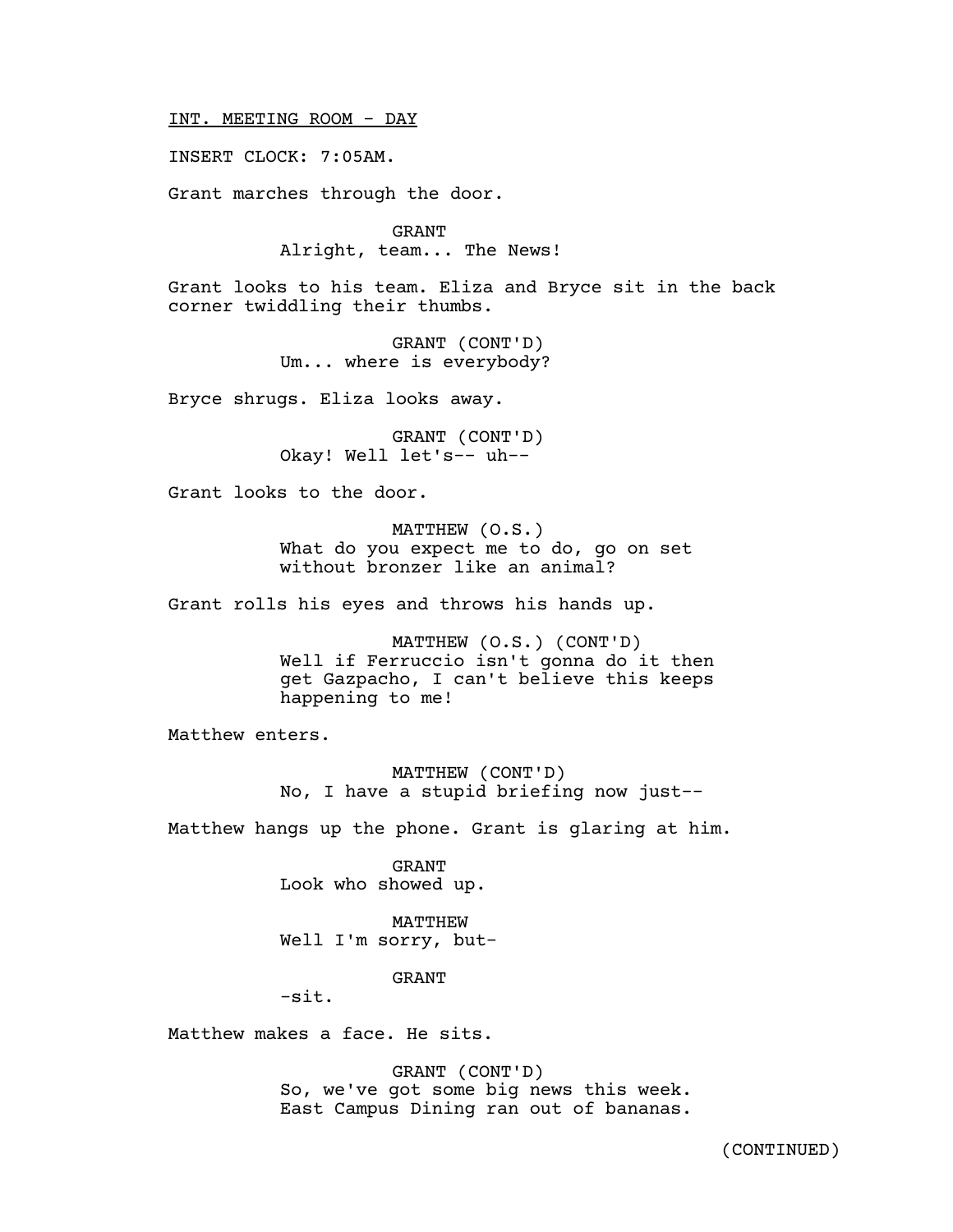MATTHEW Even after my viral online petition?

GRANT

Yeah. (to Bryce) Hey, where'd you get those?

Bryce has a backpack filled with several dozen bananas.

GRANT (CONT'D) Okay, scratch that, uh, the school is still investing in fossil fuels, uh... we're gonna be bringing in some random students and showing them puppies-

MATTHEW -awwwww! Can I put that on my vlog?

GRANT

No.

Matthew sighs.

GRANT (CONT'D) And, I found this patch of grass right next to Commonsense Ave that when you close your eyes, it actually kinda sounds like a beach!

Lana enters.

LANA What's this?

GRANT

A briefing.

LANA No no no no no-

Grant throws his hands up.

LANA (CONT'D) You, silent kid, sit up here.

Lana points in Bryce and Eliza's general direction. They both look at each other confused.

> LANA (CONT'D) Now, ignore whatever he said, I have got the story for you. Lance Netter.

> > ELIZA

The Net?!

(CONTINUED)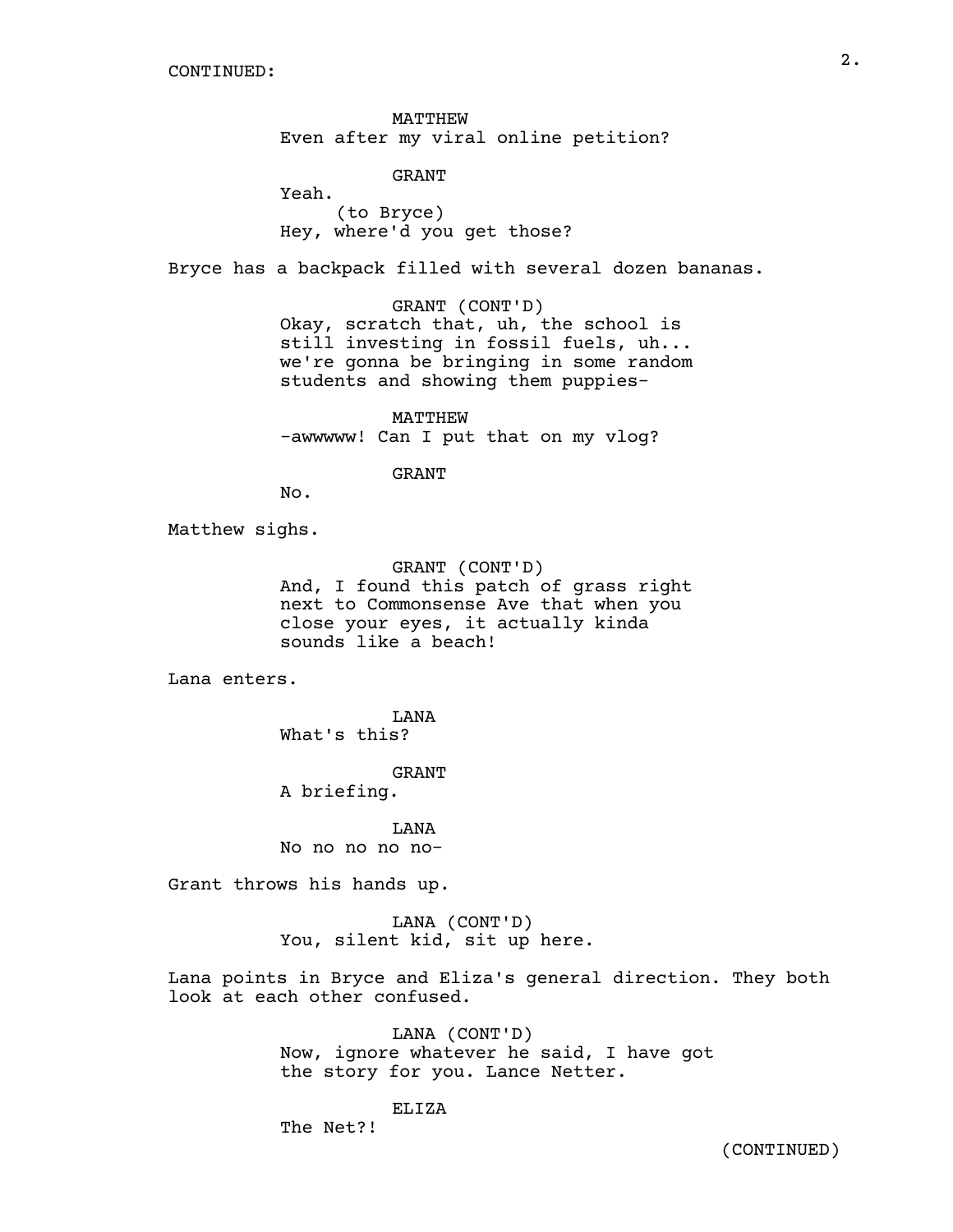LANA

I got The Net.

Grant does a double take.

GRANT

Who's The Net?

## MATTHEW

Lance "The Net" Netter, only the best lacrosse player in the history of KWU! He's coming on our show? Oh my god I gotta Tumblr this-

LANA

-No you don't.

GRANT So this guy, he's-

### LANA

-Doing an interview in two hours, now Bryce, start setting up cameras, Eliza, start thinking of some witty banter, and Matthew-

The door SLAMS. Matthew has exited.

LANA (CONT'D) -uh... okay... well get moving!

Bryce, Eliza, and Lana exit. Karen squeezes her way past them and enters.

#### KAREN

What's up?

GRANT Apparently Lana saved the show with some big interview.

KAREN How fun... who is it?

GRANT

I don't know, some sports thing, just... let's go help them set up.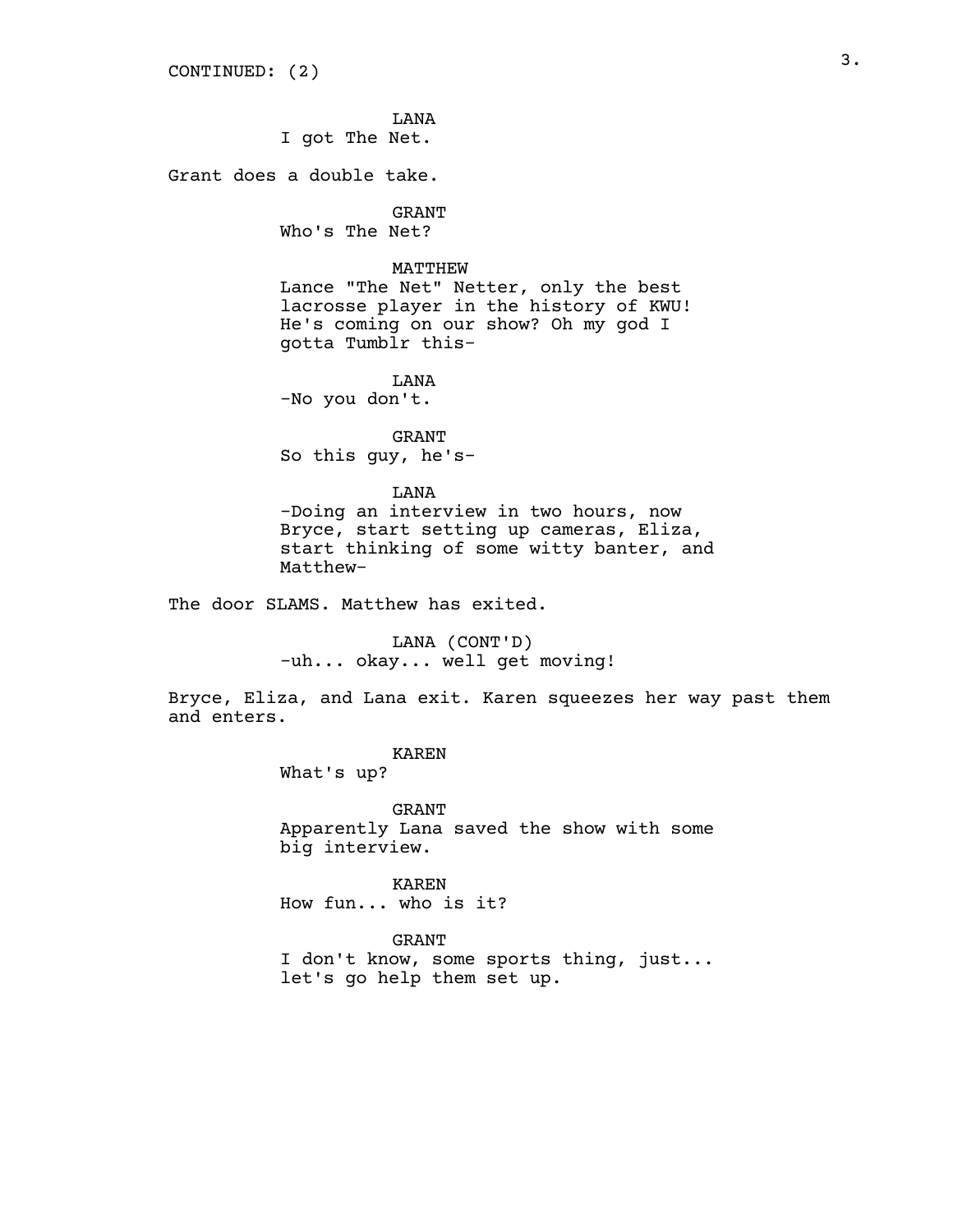## 2. INT. STUDIO - DAY

MATTHEW and ELIZA are sitting at the news desk. Various CREW are also in the studio. Eliza is listening to Matthew lament about how unappreciated he is.

#### MATTHEW

-and then when I was trying to give Grant some advice because I've been in that situation before, he totally just brushed me off!

### ELIZA

I'm sorry. That is really frustrating. M-m-maybe-

Matthew stands up from the desk to give his speech

#### MATTHEW

I just hate that no one takes me seriously! Is it too much to ask for a little appreciation? Am I not an important part of the group? Why am I even on this show if nobody cares about what I have to say?

### ELIZA

Matthew, we're still learning how to work together as a team. Give it some time.

Matthew dramatically slams his hands on the table.

## MATTHEW

(Whining) But I have given it some time! (Passionately again) Besides, I have so much to offer! I'm funny, talented, intelligent, well read, have my own fan club- not to mention strikingly handsome. I am exactly what people think of when they hear the word talent! I don't understand why no one here sees that.

#### ELIZA

I'm really sorry. If it makes you feel better though I appreciate y-

MATTHEW My sweet, sweet Eliza. It's loyal fans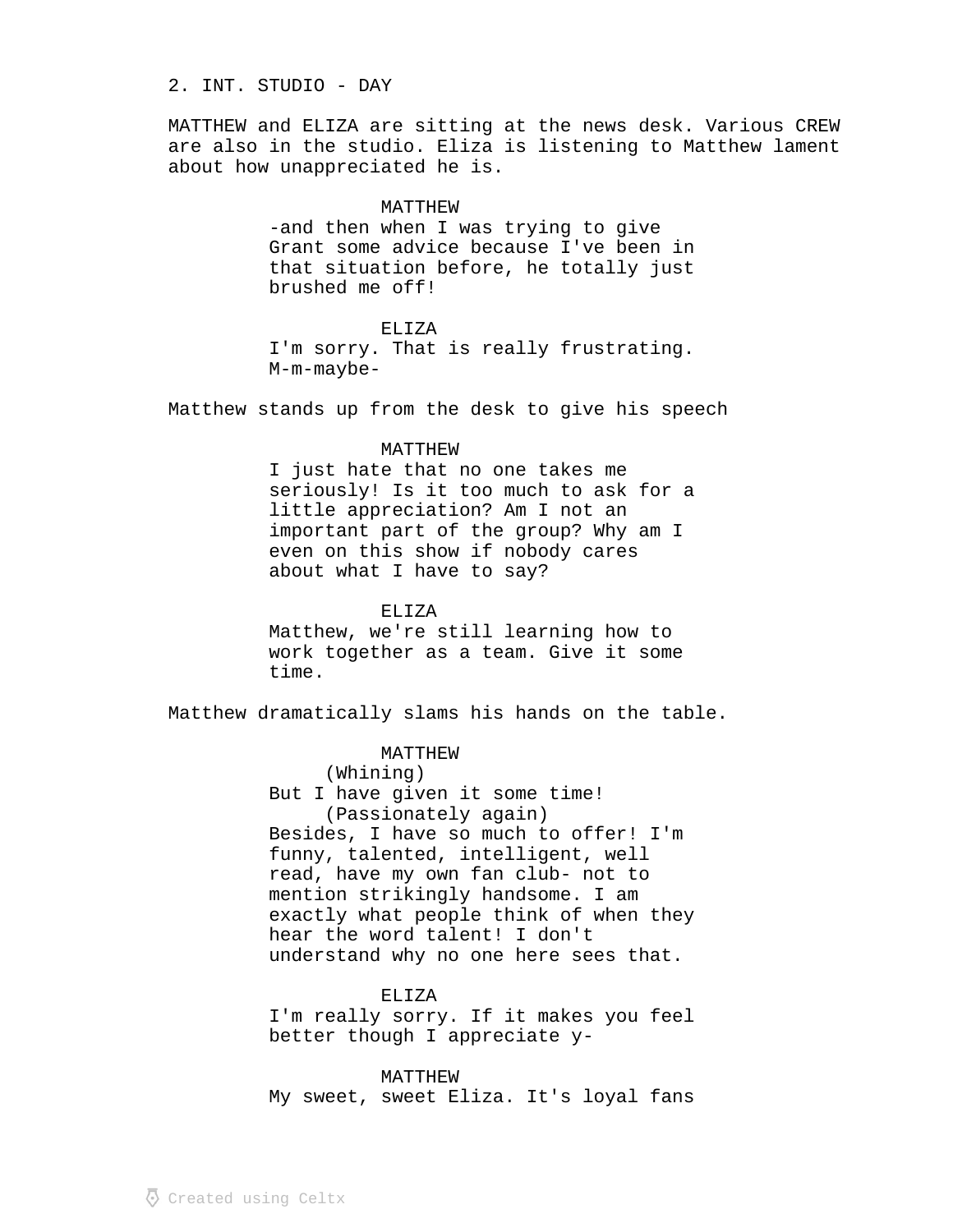like you that keep me going in my darkest moments. You make me feel like I really am important.

ELIZA But you are important. The News wouldn't be The News without you. Without you, the team wouldn't be the same.

Matthew looks at Eliza and he gets a realization, his face lights up

## MATTHEW

You know what? You're right. I am important and I will not stand for this kind of treatment. (Pause) In fact, I'm not coming back to the studio until I get the recognition I deserve! I'm leaving!

ELIZA

You're... leaving?

MATTHEW (Standing up a little straighter) Yes.

ELIZA Okay. Um. Where are you going then?

MATTHEW I'm.. going to.. My trailer!

ELIZA

Your trailer?

### MATTHEW

Yes. If anyone needs me, which I doubt they will, I will be in my trailer sulking. Good bye everyone.

Eliza and the Crew, confused, watch as Matthew marches out of the studio. As he leaves, he checks to make sure no one is watching, grabs random items from the control room, and runs out.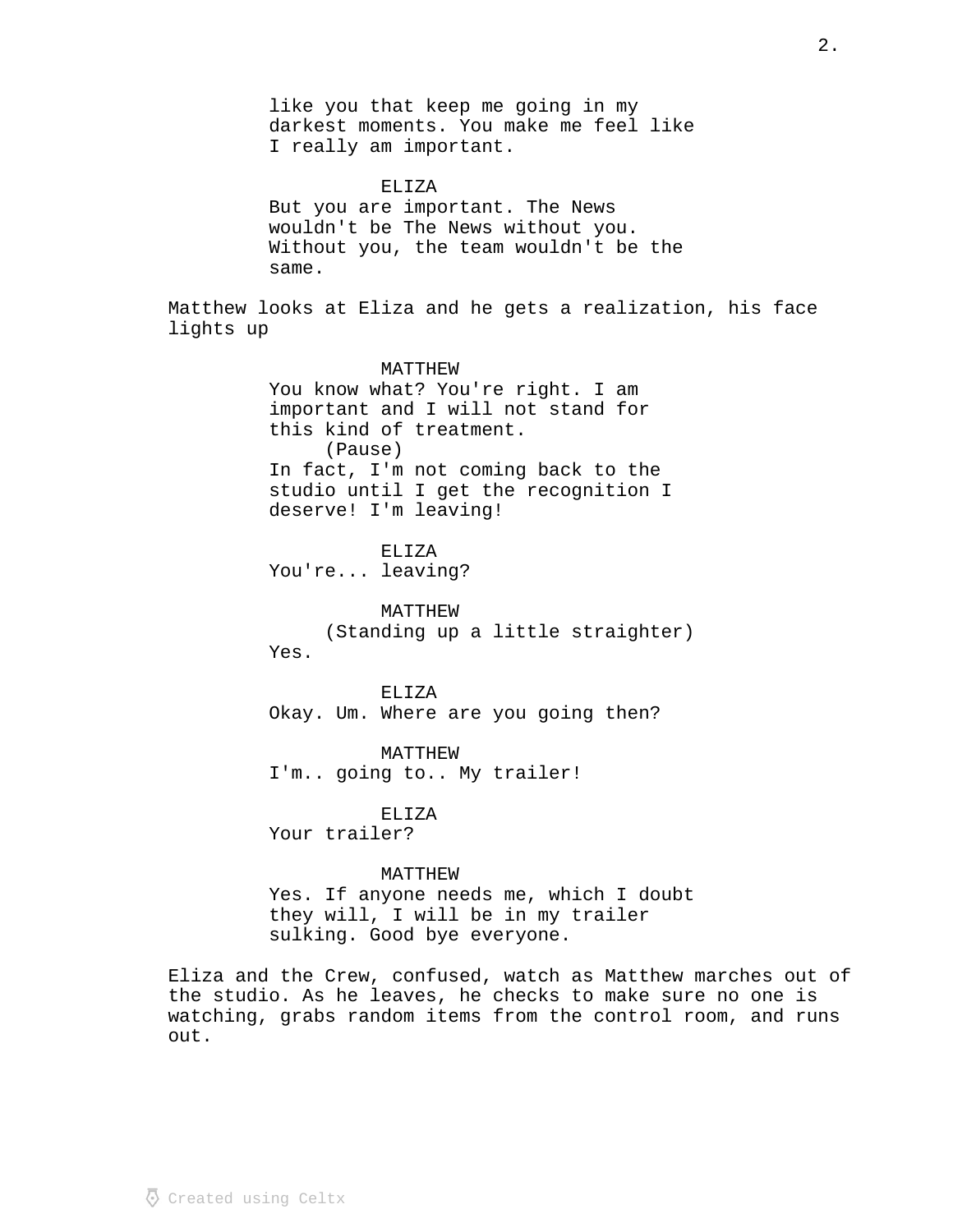INT. STUDIO - DAY

Grant enters the room in a huff. He composes himself and puts on a macho face for the production assistants, none of whom pay any attention to him. He approaches Eliza, who is rehearsing the report for the shoot.

> GRANT Hey Eliza, I have a story about an Eastern South American acapella group on campus that I thought would be a good fit for next week's program.

Eliza doesn't answer, too busy going over her questions to herself and scribbling on her script.

> GRANT (CONT'D) I also have an interview with the two people in the Wyoming Student's Association.

Eliza still doesn't notice Grant.

GRANT (CONT'D) I have an exclusive with Bono from U2.

Eliza continues scribbling.

GRANT (CONT'D) I have cancer.

Finally, Eliza looks up.

ELIZA Oh, hey Grant. Did you say something?

GRANT No. No I did not.

Grant takes a seat across from Eliza.

ELIZA

Sorry, everything's just been so hectic around the studio. I just really want to get this interview right.

GRANT I haven't seen everyone this focused since Wilderness Club lost their scorpion on set.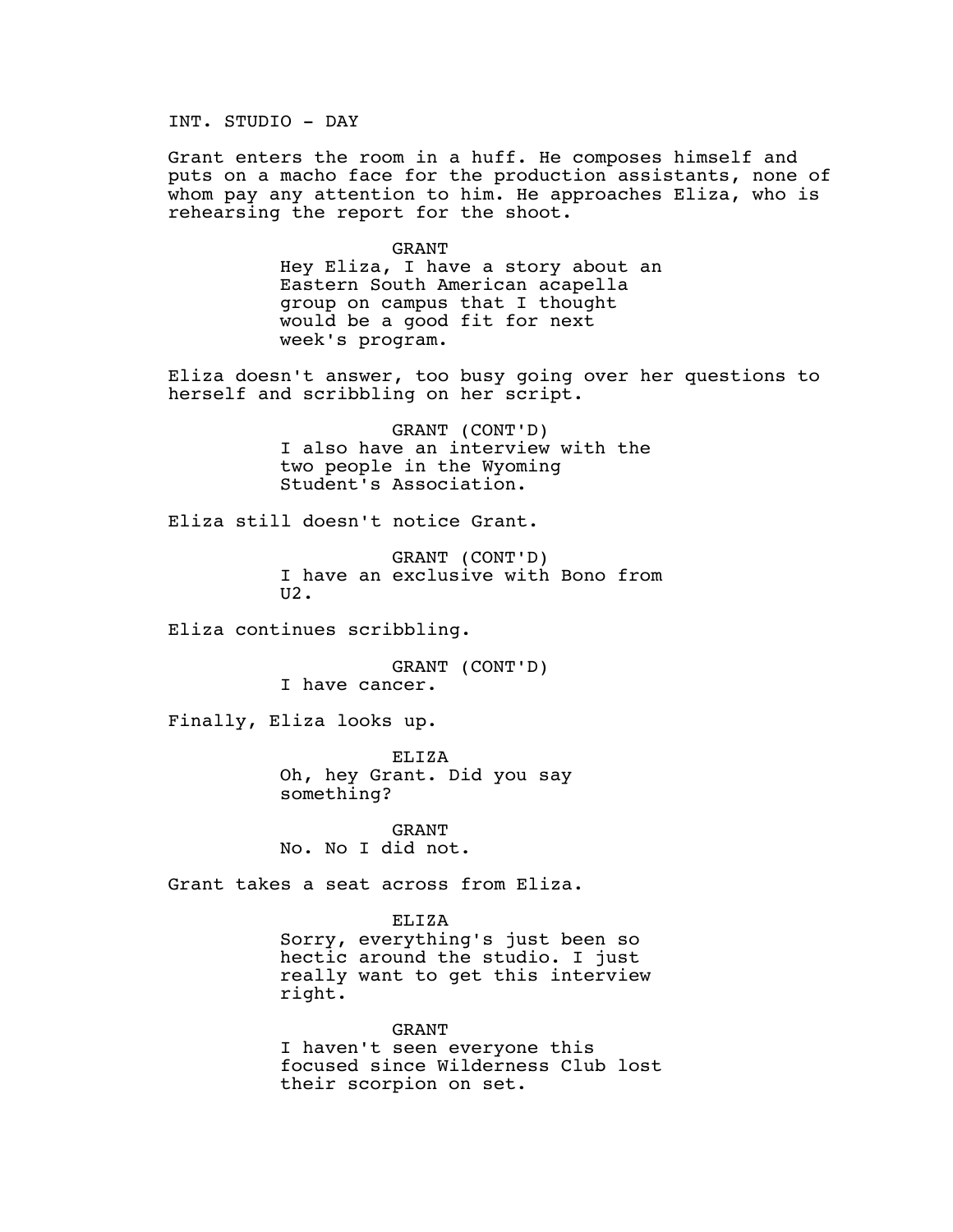ELIZA

Yeah, Lana's really been on everyone's backs recently.

GRANT God, she's turning this place into The Triweekly Report.

ELIZA Don't we want to be more like The Triweekly Report?

GRANT No, Eliza, if I wanted to be more like the Triweekly Report, I'd have Karen assassinated in a car bombing to consolidate my power.

ELIZA

Oh.

GRANT I just- I don't see why we can't let The News just be The News, you know?

ELIZA

Yeah.

GRANT We don't need Lana's help to turn things around. You agree, don't you?

ELIZA

Yeah.

Eliza has begun sketching on her script again and is not paying attention to Grant.

> GRANT Are you glad I have cancer?

#### ELIZA

Yeah.

GRANT (sighs) Have you seen Matthew anywhere? I haven't been able to find him all day.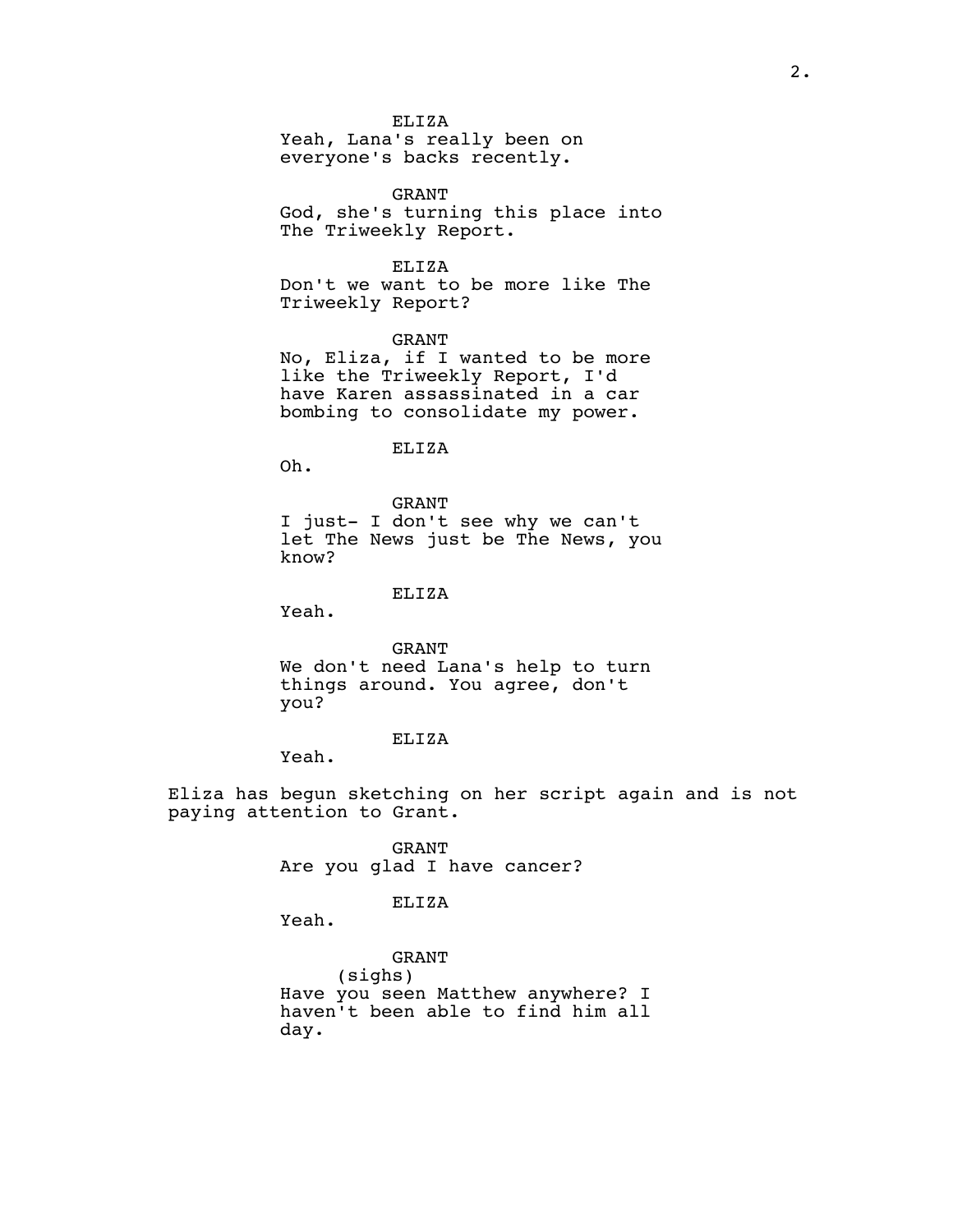ELIZA Yeah- Wait, what? Oh! Yeah, no, I didn't really see where he went, but he tweeted that he was going to his trailer earlier.

She pulls out her phone to show Grant, then glances at the screen.

> ELIZA (CONT'D) Wait, no, now it says he's stealing food from craft services. Wait, no, he says he's back in his trailer again.

GRANT His trailer...? Wait, is he live tweeting all of this? Jesus Christ.

Grant runs off to find Matthew, while Eliza goes back to practicing her lines. She suddenly looks up.

> ELIZA Wait, Grant, is it terminal?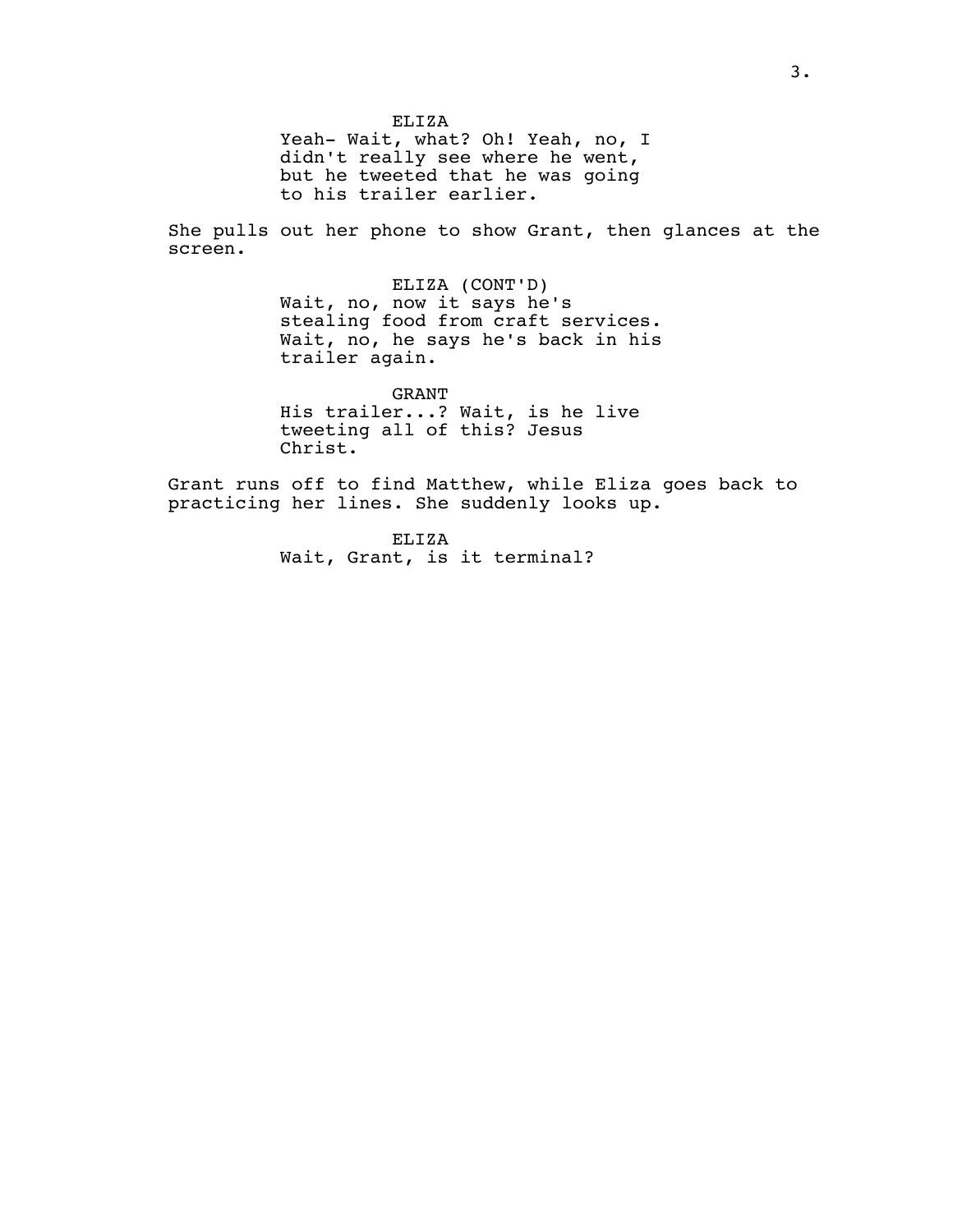2.4 INT. STUDIO - DAY

PA's are working to set up equipment for the interview. Eliza sits behind the desk. Lana holds a CLIPBOARD and supervises two PA's as they adjust a chair.

> LANA To the right! No, your other right.

The PAs move the chair over a few feet.

LANA (CONT'D) That's not even in front of the camera anymore. If you want to help on interviews where you can't see the subject, go work for the radio station.

The PAs look at Lana.

LANA (CONT'D) I wasn't kidding. Go.

Lana gestures to the door. The PAs look at each other and make their way out. As they walk through the door, Grant and Karen enter.

> GRANT Matthew is literally nowhere to be found. He's just been tweeting about his trailer. When has there ever been a trailer?

**T.ANA** I don't know but you better figure

it out.

Grant glares at Lana and puts his phone back in his pocket.

GRANT I'll ask around some more.

He stalks off to a group of PAs. Lana rolls her eyes.

LANA If he isn't back by the time we mic up Captain we're gonna have a problem. Matthew can't just-

KAREN Wait, who?

LANA Matthew. Keep up.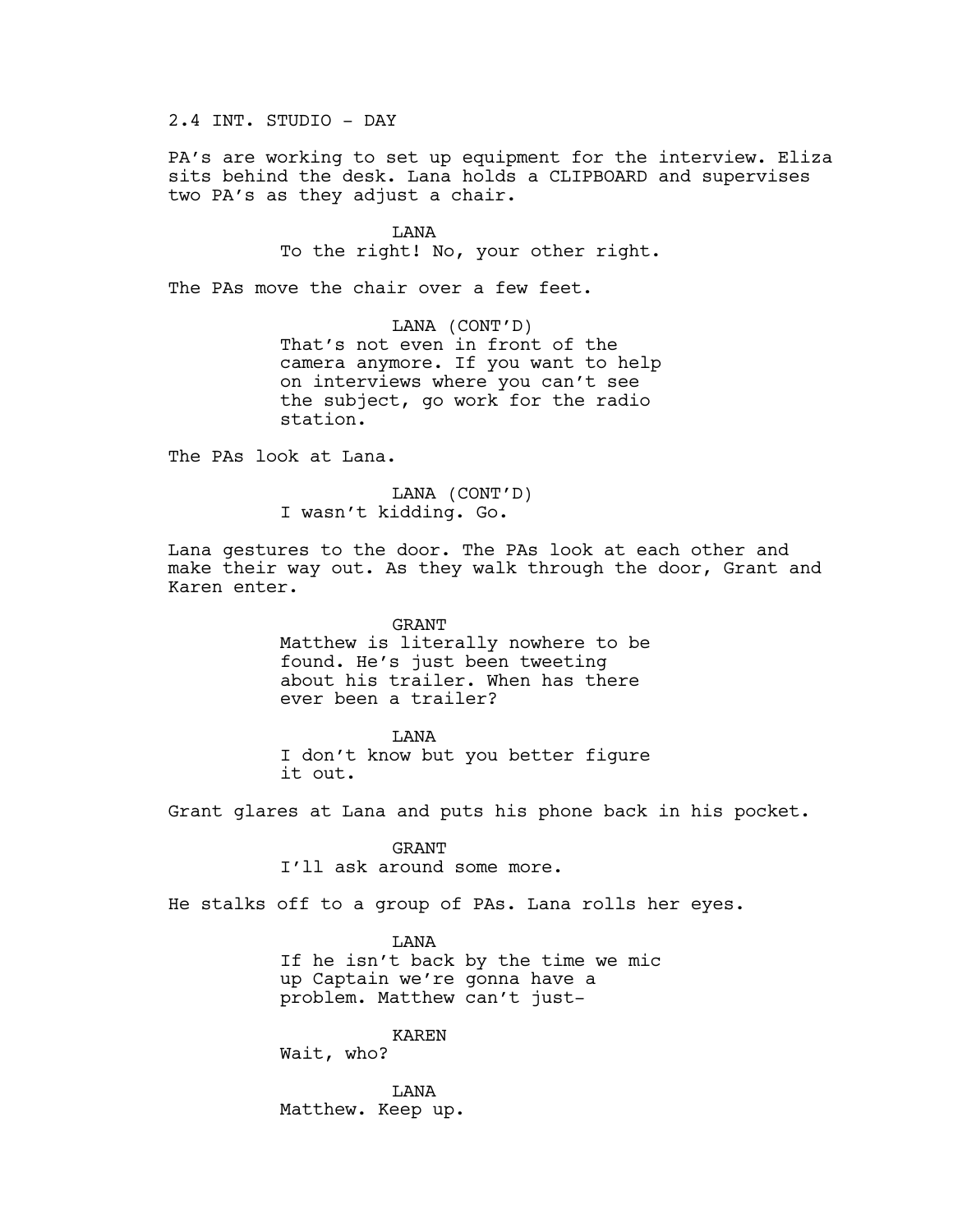No, who are we interviewing?

Lana looks up from her clipboard.

LANA Captain. The captain of the lacrosse team.

KAREN No, no, no. We can't do that.

## LANA

Why?

Karen begins messing with her hair and avoids looking at Lana.

> KAREN We sort of dated for a while.

LANA You guys? Really?

Karen ignores her.

KAREN It didn't end well. He said some things. I might've flushed his airpods-

LANA

I'm sorry?

KAREN So you need to shut this down. Like, now.

Lana thinks for a moment. She takes Karen's arm and guides her into a nearby chair. Lana sits opposite her.

> LANA I know this must be uncomfortable. We've all been there.

Karen looks up, surprised at Lana's kindness.

LANA (CONT'D) But at some point we have to ask ourselves what's more important? Being comfortable and happy or the success of a news program with literally dozens of viewers!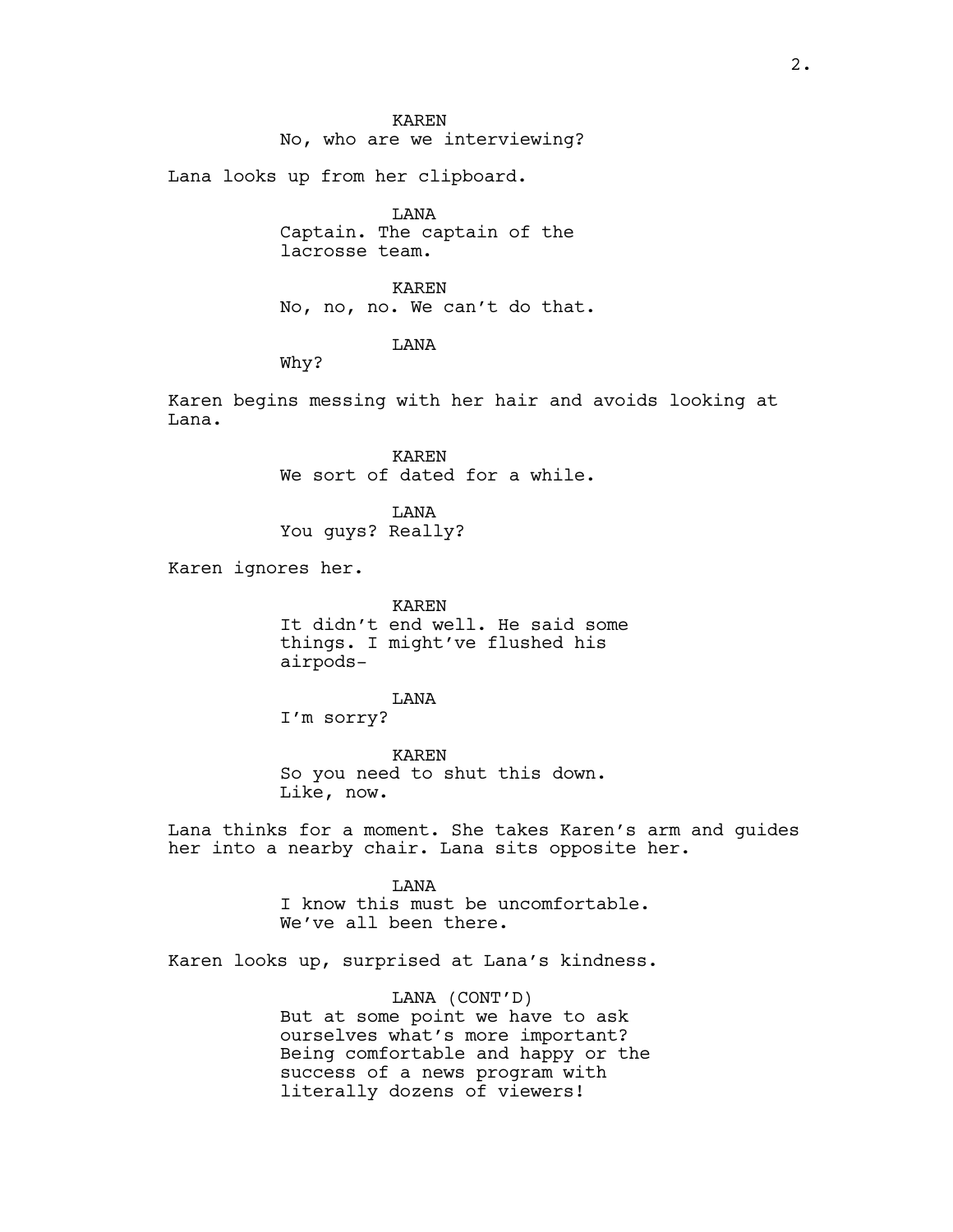Karen stands up.

KAREN God! You have all the empathy of a garden salad! Oh no.

CAPTAIN, handsome with an athletic build enters with a PA. Lana jumps up and goes to meet him. She shakes his hand.

> LANA Captain! Lana. Thank you so much for being here!

## CAPTAIN

No problem.

Eliza sees him from her place at the news desk and gets up to join the group.

> LANA And this is Eliza. It looks like she's going to be interviewing you solo today.

ELIZA Wait, what?

LANA We're going to go prep. Karen can help you get set up. You've already met.

Eliza looks over her shoulder as Lana steers her away.

ELIZA They have?

LANA They dated.

ELIZA

Them?

Karen avoids eye contact with Captain. He shifts his weight.

CAPTAIN You look nice.

KAREN

Bite me.

Karen turns on her heel and walks out.

Grant watches her go. Lana and Eliza walk past him.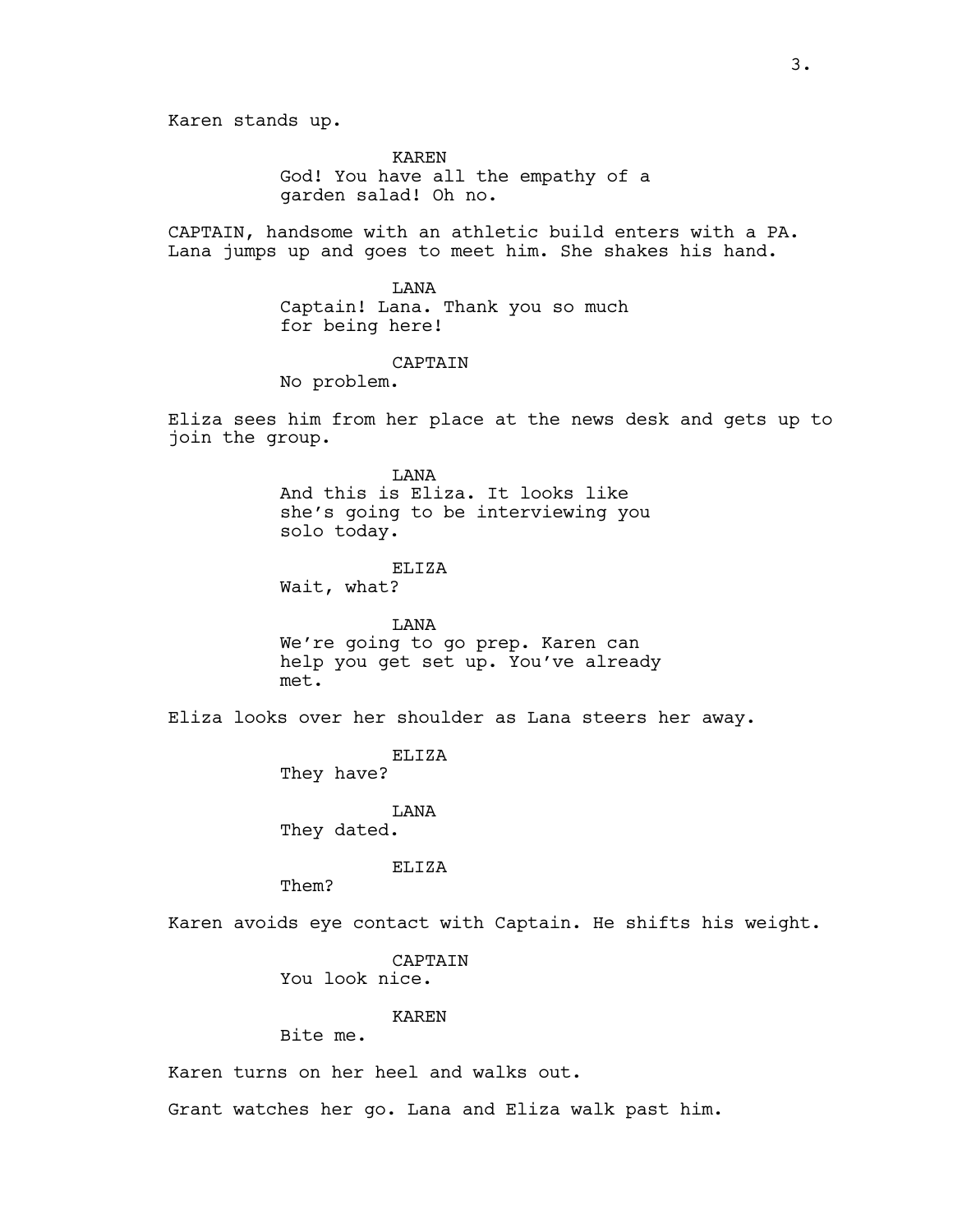GRANT Hey! What just happened?

LANA Little busy here.

Lana and Eliza keep walking. Grant stands alone.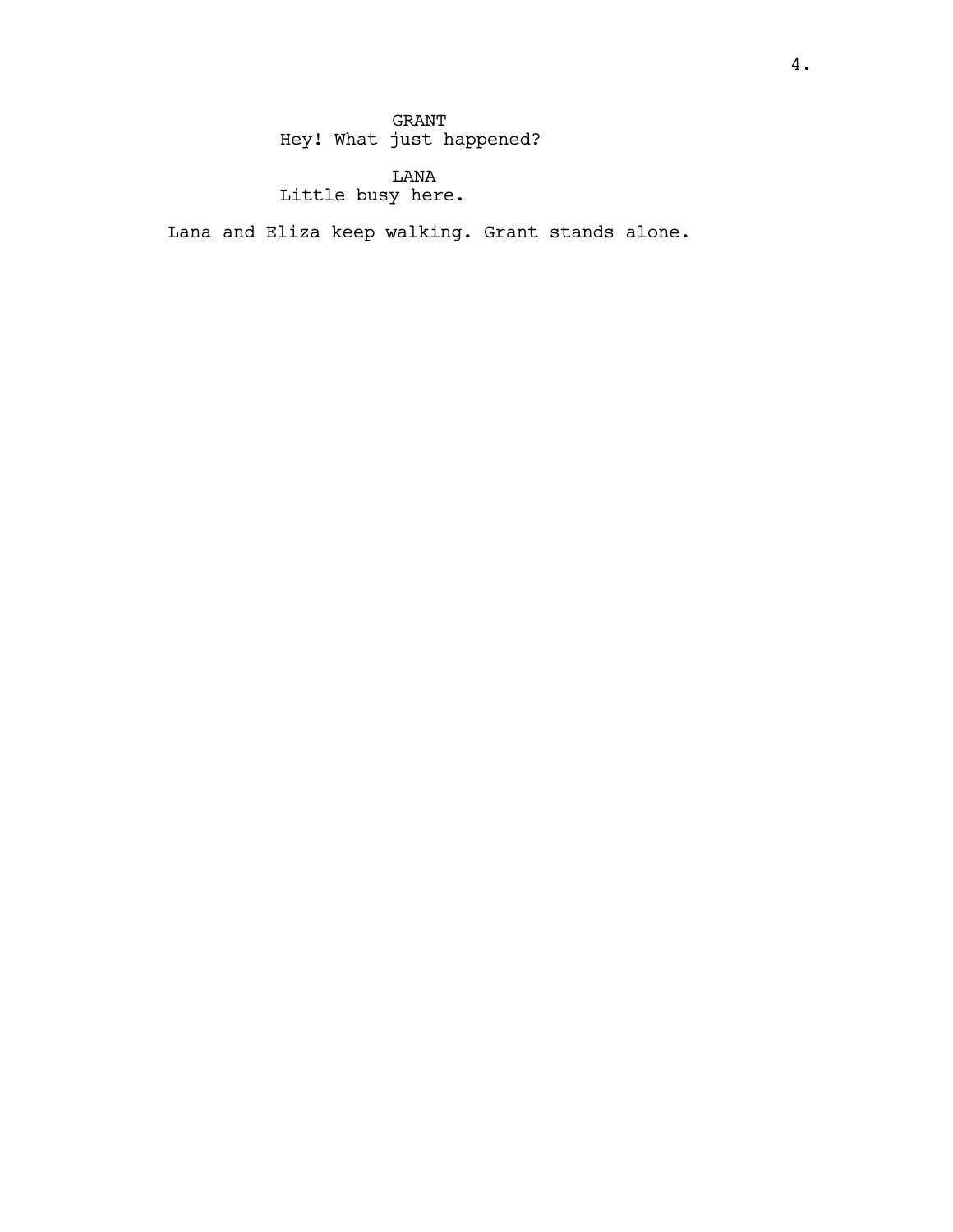## 2.5 INT. BATHROOM - DAY

MATTHEW sits in an office chair in front of the sinks, which are filled with snack foods. Next to him is a minifridge with a microwave that is heating up pizza bites. He faces a classroom table that has a computer set up with speakers, laughing as Vine compilations play. Matthew pulls out his phone and begins live streaming.

# MATTHEW Hi everyone! It's your local celebrity news anchor, Matthew, just hanging out in my new trailer.

A toilet suddenly flushes and out of a bathroom stall walks BRYCE, who Matthew eyes with annoyance for r his video. Bryce walks over to an empty sink to wash his hands before sitting in another office chair next to the minifridge.

### MATTHEW

Well, if you can't tell my trailer is the men's bathroom on this floor. Not that I get treated as if I deserve anything better but you know what, it's something.

The microwave finishes, and Bryce takes out the pizza roles and begins munching on them.

> MATTHEW (quickly pointing the phone at Bryce) This is Bryce, he helped me set up this place. Say hi Bryce.

> BRYCE (stuffing pizza bites into his mouth) Hii-

Bryce chokes for a few second, as Matthew sits looking concerned, but not sure what to do. As Bryce finally clears his throat, he grabs a soda from the fridge and quickly drinks it, finally giving a thumbs up to Matthew as he coughs a bit more.

## MATTHEW

Well anyways, I'm sure you're all wondering why I'm not at my news show today as usual. Believe me, I'd love to be, it really is my calling, but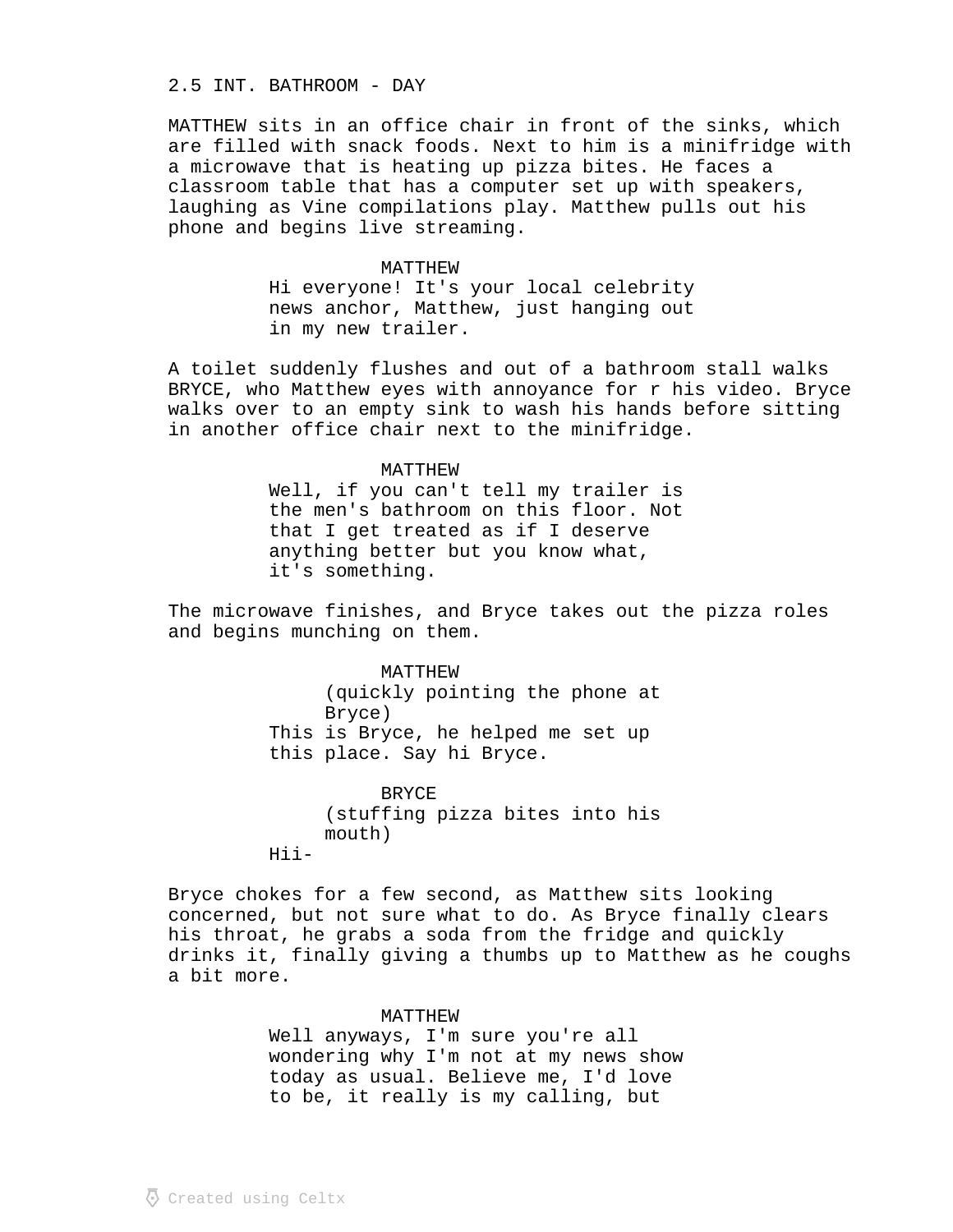I've had enough mistreatment from those people. So, I'm holding out in the comfort of my trailer until they can finally understand how important I am to the show.

Matthew begins to slightly tear up as Bryce looks on in bewilderment. Vines continue to play in the background. Matthew finally shakes his head, refusing to actually cry, and returns to talking to his live stream audience.

#### MATTHEW

Sorry, I just get very emotional about the things I'm passionate about. But let's move on from that, I'm sure you all remember when I brought up my favorite Vine. So to celebrate me taking a stand against the system I decided to watch some compilations on this new setup.

As Matthew flips his phone camera to showcase the computer and speaker setup, GRANT approaches the outside of the bathroom door, which has a sign reading "Out of Order," with a golden star taped under it reading "Matthew's Trailer."

### GRANT

(knocking) Matthew? Can I come in?

### MATTHEW

(Pause)

Ummm sorry the bathrooms closed, I broke all the toilets, you'll have to use the next floor while I wait for maintenance. Sorry.

## GRANT

Matthew what? There's literally a sign on the door saying it's your trail-

## MATTHEW

Sorry I really need to focus on making sure that, um, no water leaks out of here and ruins the, um, outside floor... yeah, um, sorry.

#### GRANT

Matt, I literally just heard "Welcome to Chili's," I know you're hiding out in there. Listen, can I just come in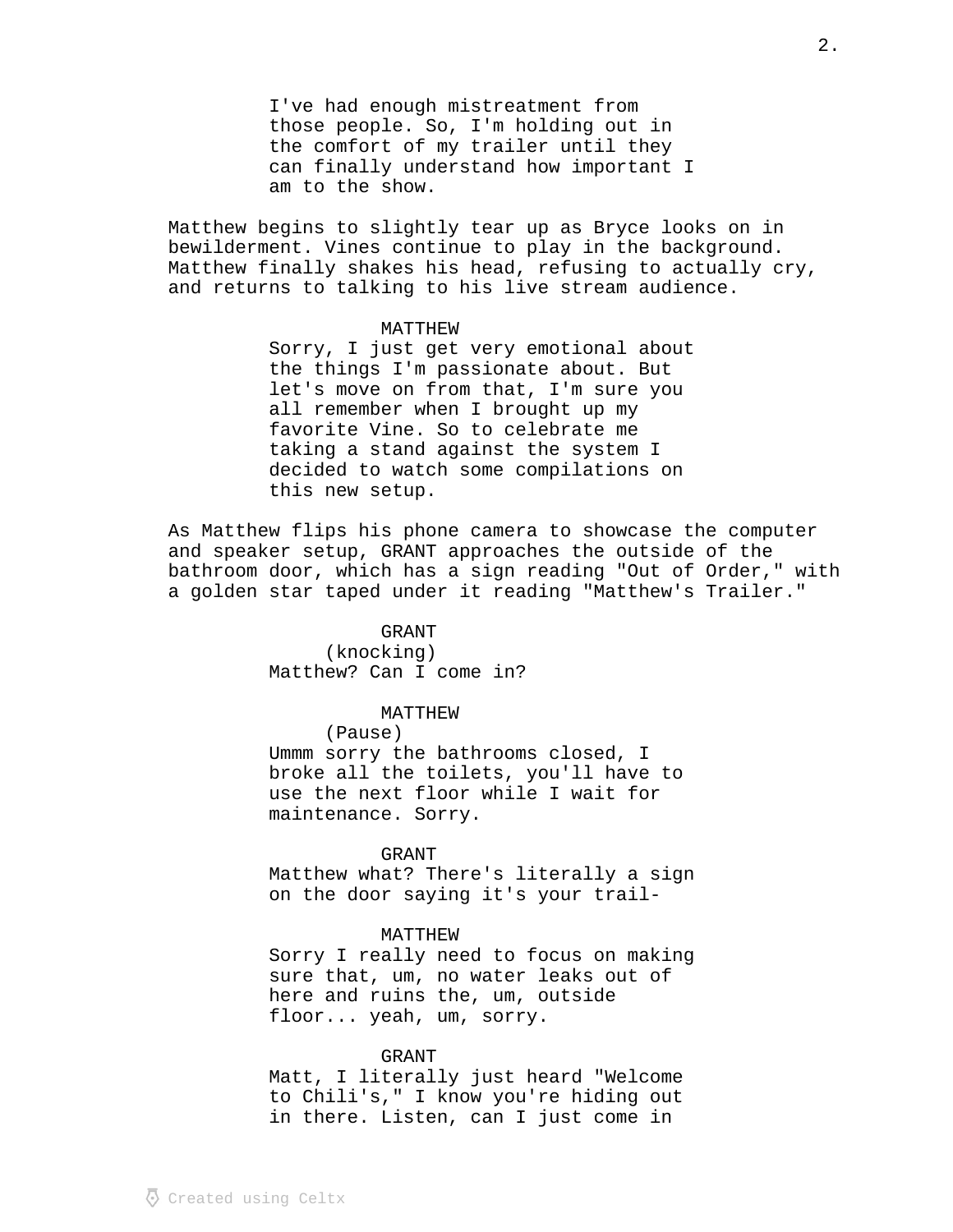and talk- (Grant pauses, sniffing the air) Wait, do I smell pizza bites?

MATTHEW Listen, Grant, I'd love to chat but I should really make sure, um, nothing more happens before the um, facilities guy gets here ok?

Grant hesitates outside the door a bit longer, attempting to think of something to say, but ultimately sighs, looking defeated.

> GRANT Well, just know I'm sorry if any feelings were hurt, and I'll be totally willing to talk about it more if you come back.

Grant waits for a second more before finally leaving. Inside, Matthew sits quietly staring at the computer screen as Bryce continues to munch on the pizza bites.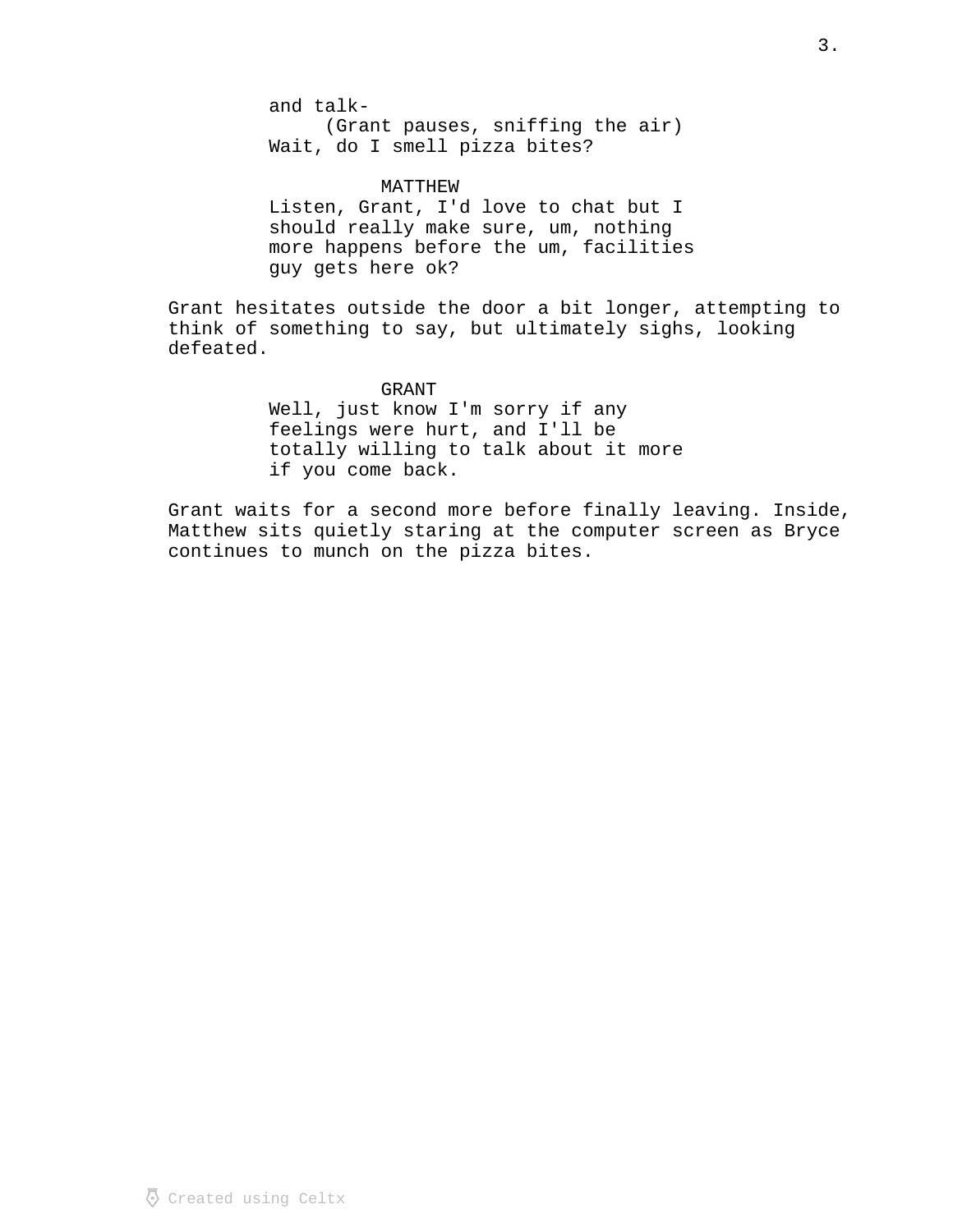## INT. BATHROOM DAY

Matthew and Bryce are lounging in beach chairs and watching Toy Story on a laptop they set up in bathroom. They are also sipping on pouches of Capri Sun while they talk.

> BRYCE Wow, the guy who voices Buzz Lightyear is so good in this.

#### MATTHEW

Oh Tim Allen, yeah he's great! I've actually been thinking of modeling my news voice off his Buzz voice. I has a certain commanding quality that I must capture in my own screen presence!

### BRYCE

I had no idea that you were so passionate about Toy Story

## MATTHEW

I'm really more of a fan of Tim Allen's work. Not many people recognize how good of an actor he is. He's really under under appreciated in the industry.

Bryce nods appreciatively and appears to be s something.

## BRYCE

Speaking of under appreciated, do you think that the crew doesn't give us enough credit for the work we do on The News?

## MATTHEW

Oh absolutely! I work so hard to perfect my screen presence, help Eliza improve hers, and I keep Karen from strangling Lana during rehearsals. Not to mention that it's my responsibility to conduct all the important interviews and segments.

#### BRYCE

Yeah exactly, people just don't understand how important our contributions are to the success of the show.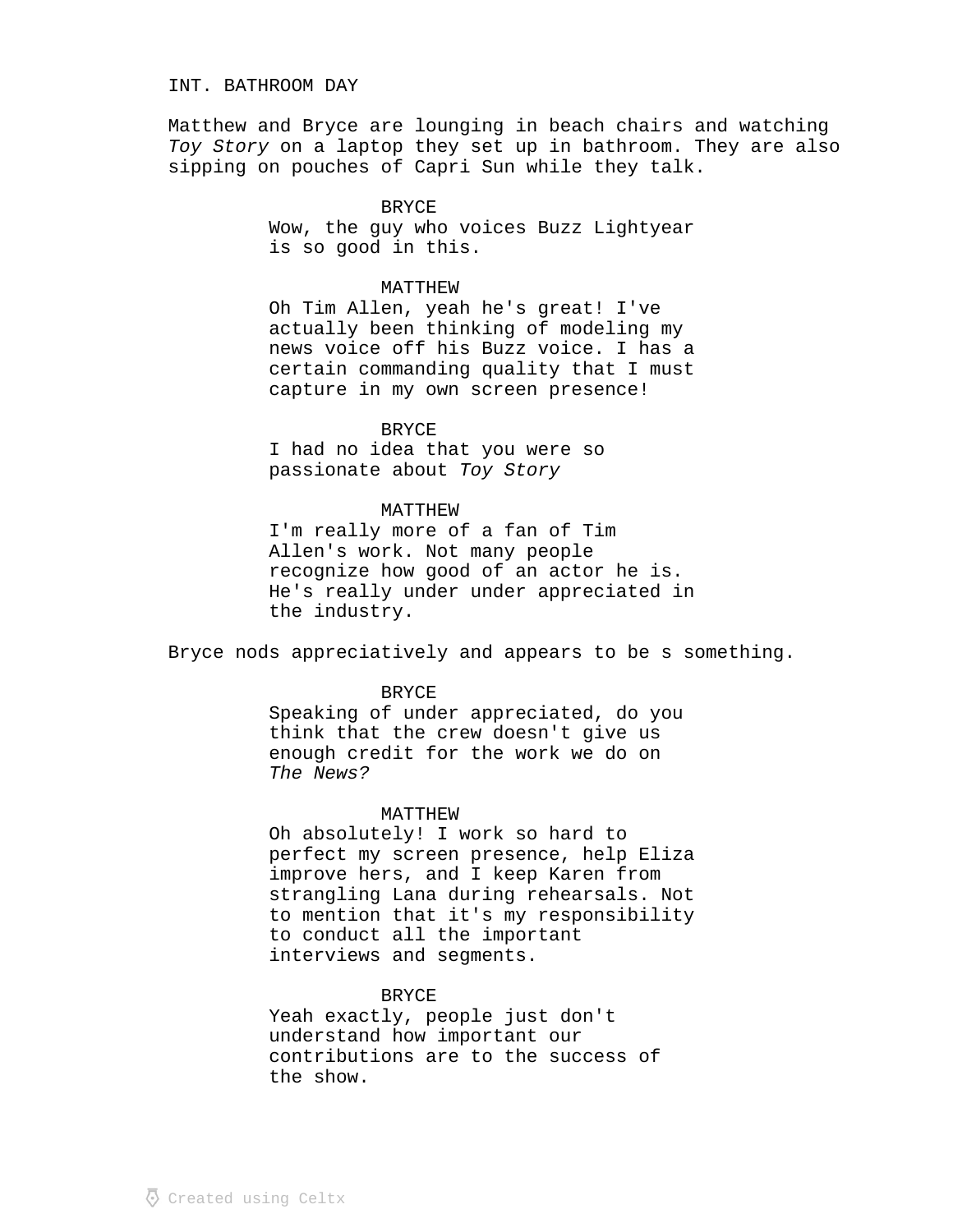If I wasn't around to adjust the lights, run the teleprompter, or turn on the microphones I'm pretty sure the whole production would just...

#### BOTH

Fall Apart.

### BRYCE

Whats worse is that while we work hard Grant, Karen, and Lana get all the credit. I mean, they do a lot for The News but I care about the show just as much as they do.

### MATTHEW

I had no idea that someone else on the crew felt the same way.

#### BRYCE

Me neither

### MATTHEW

Cheers

They cheers their Capri Suns and go back to watching the movie.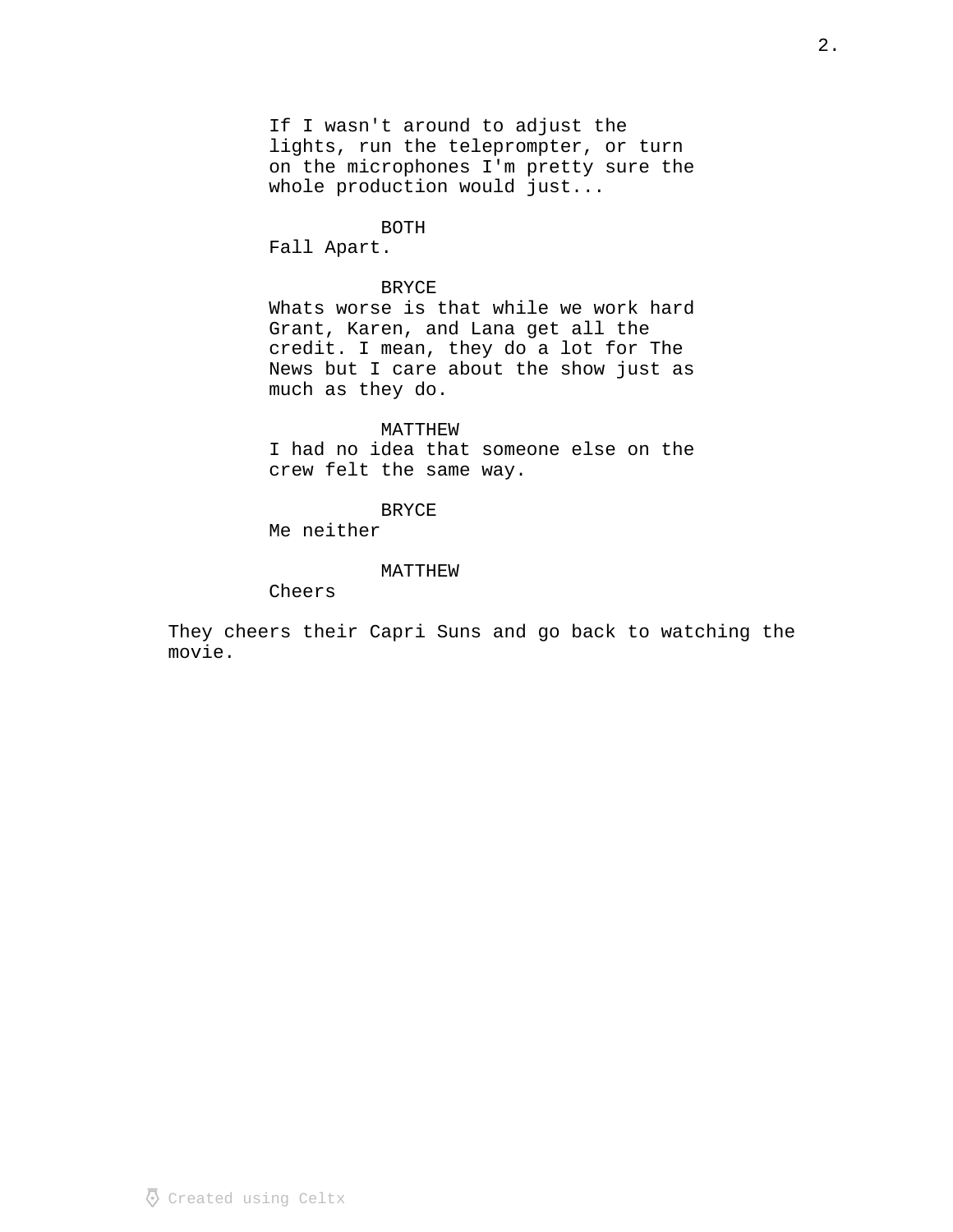## INT. STUDIO- DAY

Lana stands above Dylan as she attaches a mic to his collar.

LANA (Quickly) Alright now just remember not to touch this while we're live. Actually- don't touch it at all. Speak clearly, keep your posture tight, but also natural. The camera is over there-

She points.

LANA (CONT.) -but don't look at it. Ever. Keep your hands on your lap, don't fidget, it's distracting. And, most importantly, just relax! This is easy, this is fun!

Dylan looks petrified. Lana finishes with the mic, rises.

LANA All done. Any questions?

DYLAN Actually, I-

LANA

Great. (To the crew) Alright guys, we're going live in three! Matt, Eliza, are you guys ready to-

Lana realizes Matt is gone. She turns on Eliza- where the fuck is  $he?$ - who shrugs.

> LANA Shit. Ok. Karen get Eliza ready, I'll be right back.

She sprints off. Karen approaches Eliza, who's studying the interview cards.

> KAREN Hey! So I made some last minute changes to the question list. Nothing major, just one or two...tweaks.

She plucks the cards from Eliza's hands, gives her the new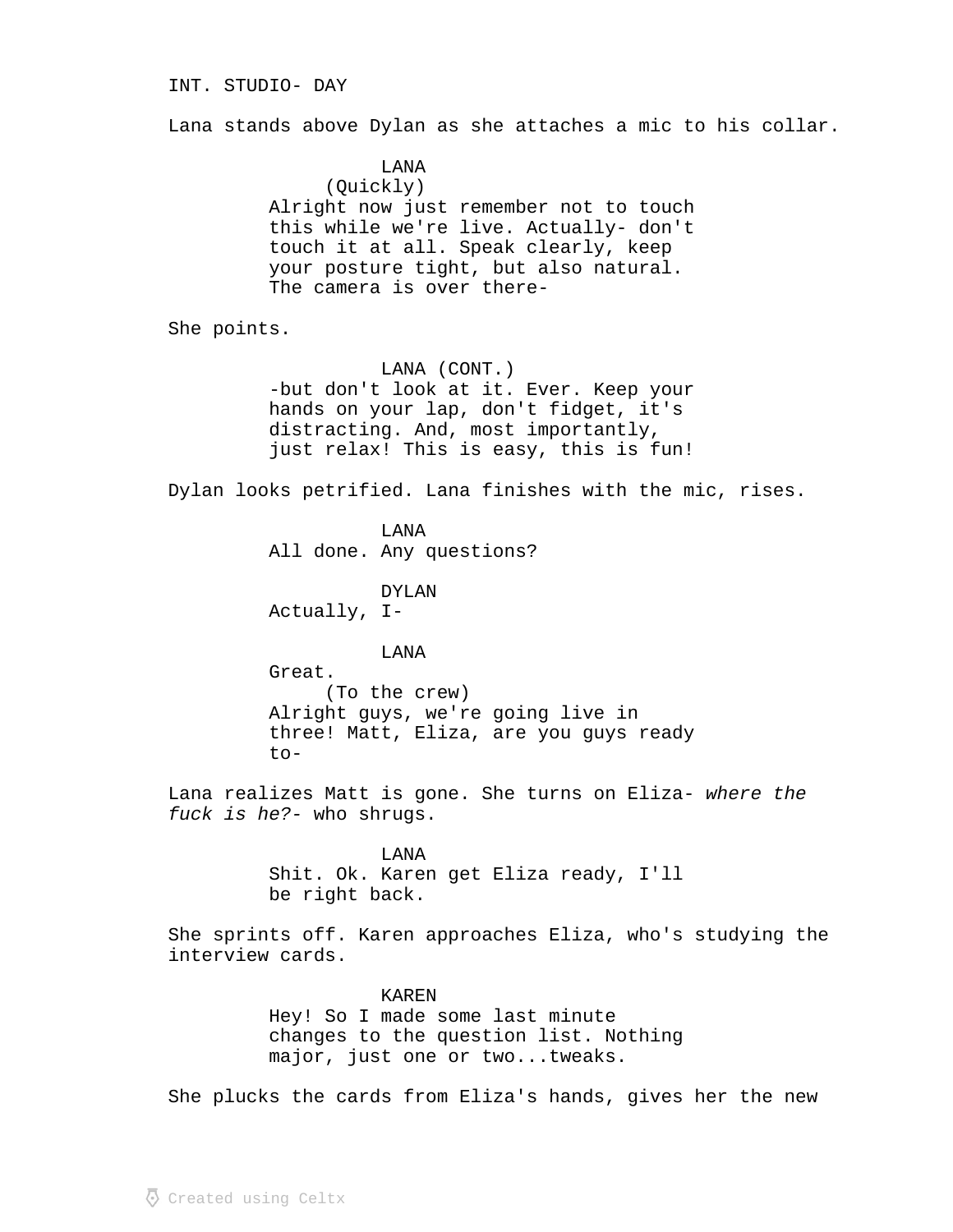ELIZA I don't know about this, Karen. Lana told me not to go off script, and she scares me, so...

KAREN Oh, don't worry, Lana approved everything beforehand. (To crew) Is everyone ready?

DYLAN Hey, Karen, can we talk real qui-

KAREN Up yours, Dylan. (Sweetly) Alright guys, we're going live!

The crew looks at her like she's lost her mind.

KAREN Rolling in three, two-

### CAMERA OPERATOR

Wait!

list.

The camera crew scurries to set up. Karen glares at them.

KAREN Rolling in three, two-

ELIZA Shouldn't we wait for Lana and-

KAREN ROLLING IN THREE, TWO, ONE...ACTION

Play opening music. Eliza looks terrified, Dylan taken aback. Alternate CAMERA POV and NORMAL POV for remainder of scene.

## ELIZA

Um...I'm Eliza Perry and I'm here with...I'm here with Dylan Farrow; captain of KWU's varsity lacrosse team, and recent state champion. Tell us about your win, Dylan.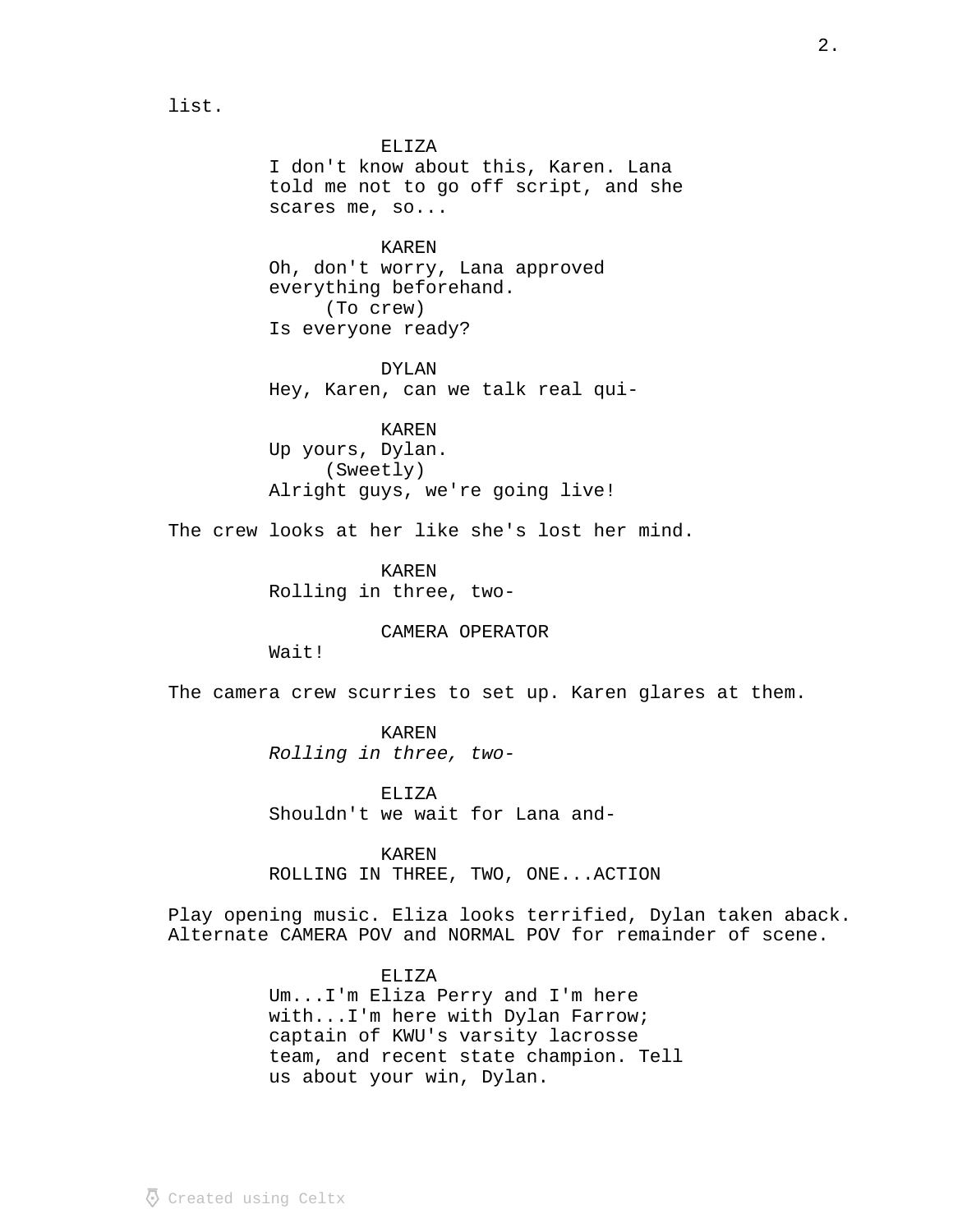DYLAN Thanks, Eliza. You know, I want to take this opportunity to thank my team, my coach, and of course, god...

Dylan continues to speak as Karen hisses into her mic-

### KAREN

Skip to the next question.

Eliza looks taken aback, shakes her head discreetly.

### KAREN

Skip. To the next. Question.

### DYLAN

...and I mean, it's like some philosopher said, "No man is an island." Am I a hero? Maybe. But can I take all the credit? I mean, who's really to say-

## ELIZA

Fantastic. So, Dylan...

She glances at her notecards.

# ELIZA

Did you cheat?

Eliza GASPS, looks to Karen, who nods her approval.

## DYLAN

I'm sorry?

Flustered, Eliza glances down at the cards for guidance.

ELIZA How do you sleep at night, knowing that you cheated?

#### DYLAN

What! I never-- I didn't cheat!

Next card. Eliza presses her hand over her mouth.

# ELIZA (Whispered) Karen I can't say this.

Karen drags a finger of her throat. Eliza GULPS.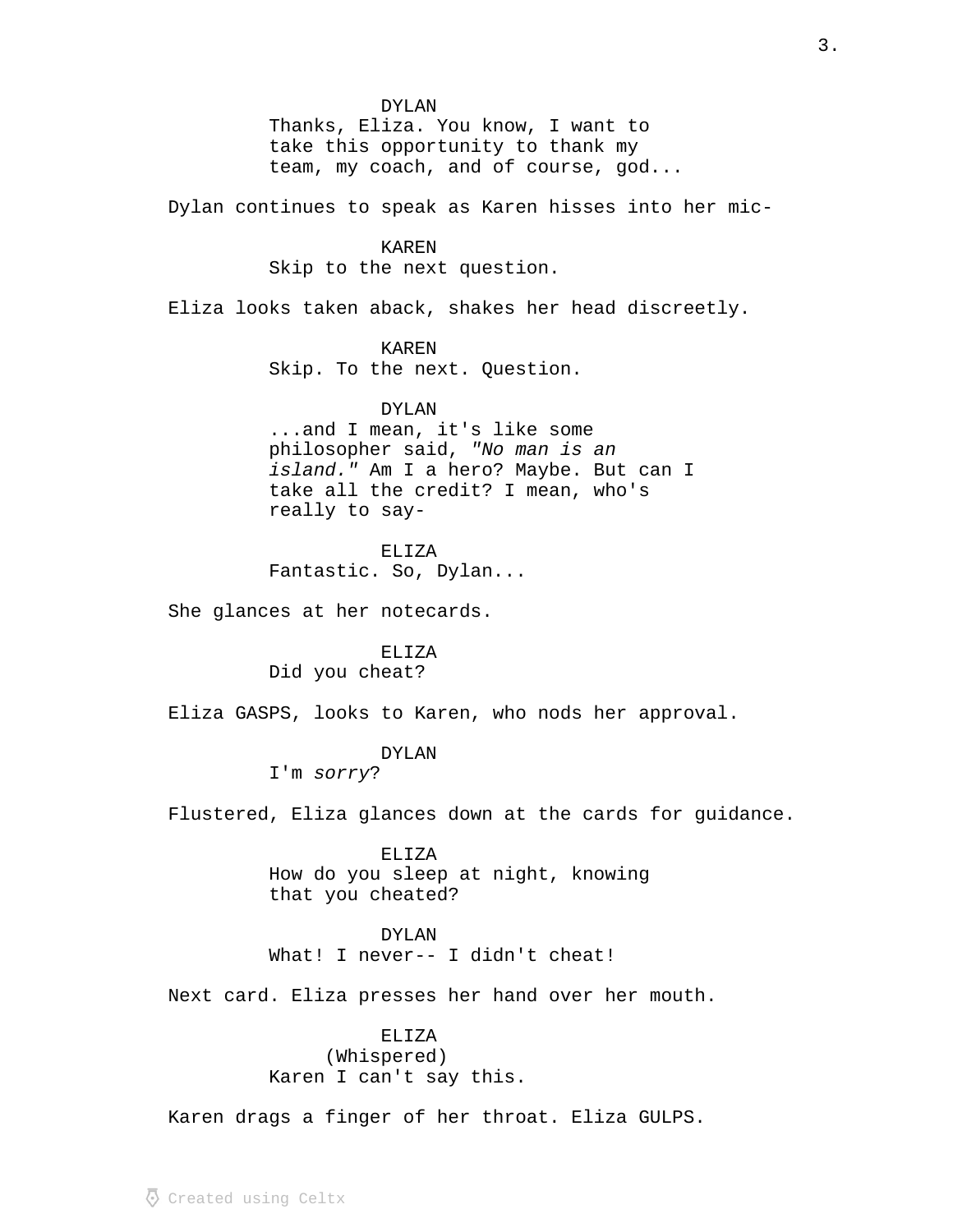ELIZA Are you trying to compensate for something, with that...with that big lacrosse stick of yours? DYLAN What the hell!? Karen LAUGHS. Dylan catches her eye. DYLAN Oh I- I see what's going on here. You know, maybe if some people weren't so insecure and paranoid, they'd realize that I'm actually a great guy. KAREN (To Eliza) Would a great guy sleep with my roommate? ELIZA (To Dylan) Would a great guy...oh god. Would a great guy s-sleep with...with my roommate? DYLAN Jessica and I are just friends, Karen! Karen throws down her ear piece, storms onto set. KAREN Friends don't take week-long trips to Cancun together! DYLAN It was a platonic wellness retreat! Eliza looks close to tears. The cameraman drops his head in his hands. The pair faces off over the table, screaming. Then-LANA

What the hell is going on here!

Cut to: "Technical Difficulties" screen as the show goes off air (think 30 Rock's NBC peacock).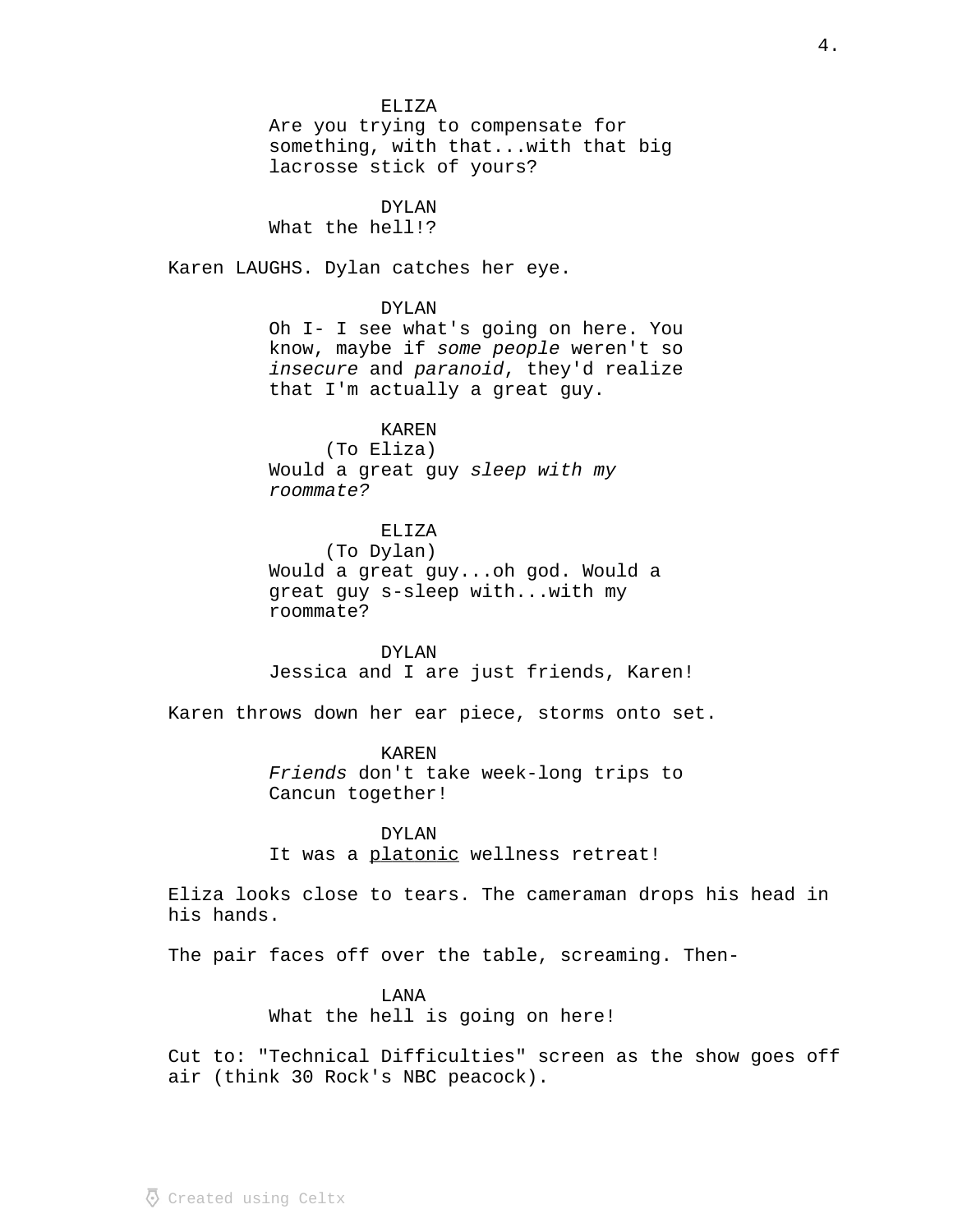## 2.8 INT. Bathroom - Day

BRYCE, wearing sunglasses and MATTHEW, wearing a white cotton bathrobe, are deep in conversation, lounging in the bathroom, sipping Caprisun juice pouches with some PAs when GRANT storms in.

> MATTHEW GASP! Grant! How did yo-

> > GRANT

(Holding up and pointing to an iPhone with Matthew's Twitter feed pulled up)

I, as well as 900 of your closest Twitter followers, know that's your fifth "treat yo self" Caprisun of the day.

(Remarking more quietly to himself) God, why did 53 people retweet that...

## MATTHEW

(Fumbling to defend himself) Well I... of course I tweet my every move, it's what the fans --

GRANT

Enough about the fans Matthew. We've got a serious problem.

#### MATTHEW

Yes, your inability to let me finish my senten-

### **BRYCE**

(Cutting Matthew off) Yeah! Let the man finish his sentences! He deserves some respect around here!

#### GRANT

Just listen a moment. The interview with the lacrosse captain is falling apart.

#### MATTHEW

(Grinning, speaking as though he is enjoying himself) What? That's terrible.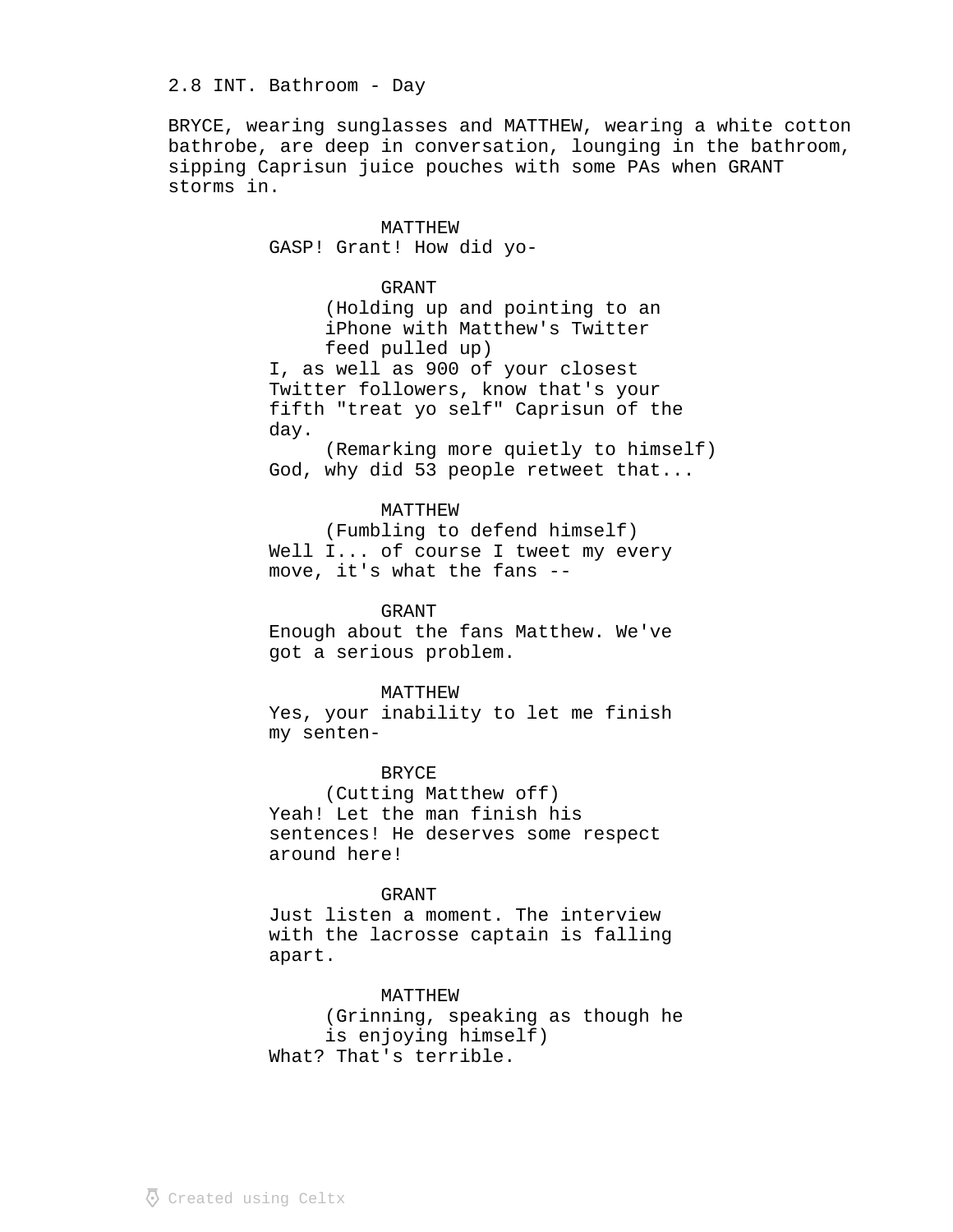#### GRANT

(Frantically explaining) Well yes it actually is, the interview questions Eliza asked were weirdly tense and aggressive, then Karen came out of nowhere and started yelling at the Lacrosse Captain, and now Eliza is about to have another panic attack and I'm not really sure --

#### MATTHEW

(Lets out a large sigh, checks his nails, sips out of the juice pouch) Grant, Grant, Grant. I'm bored. What

does this have to do with me.

## GRANT

(clears his throat, straightens his posture and lifts his chin) Matthew, I need your help, we need your help to save the show.

> MATTHEW (still looking at his nails, acts uninterested)

## GRANT

Come on Matthew, please. I really value you and without you, I'm not sure we'll be able to make it through this interview, unscathed.

### MATTHEW

(Slowly looking up from his nails, makes eye contact with Grant and fully grins) Well of course you need me Grant, It's clear I'm the only consistent and functioning part of this show!

SHOT OF THE ROOM FILLED WITH STOLEN ITEMS, A CLOSE UP OF THE OUT OF ORDER SIGN, AND A FLASH OF DOUBT ACROSS GRANTS FACE

## BRYCE

(enthusiastically and ignorant to the irony of Matthew's comment) Yeah! Matthew is consistent!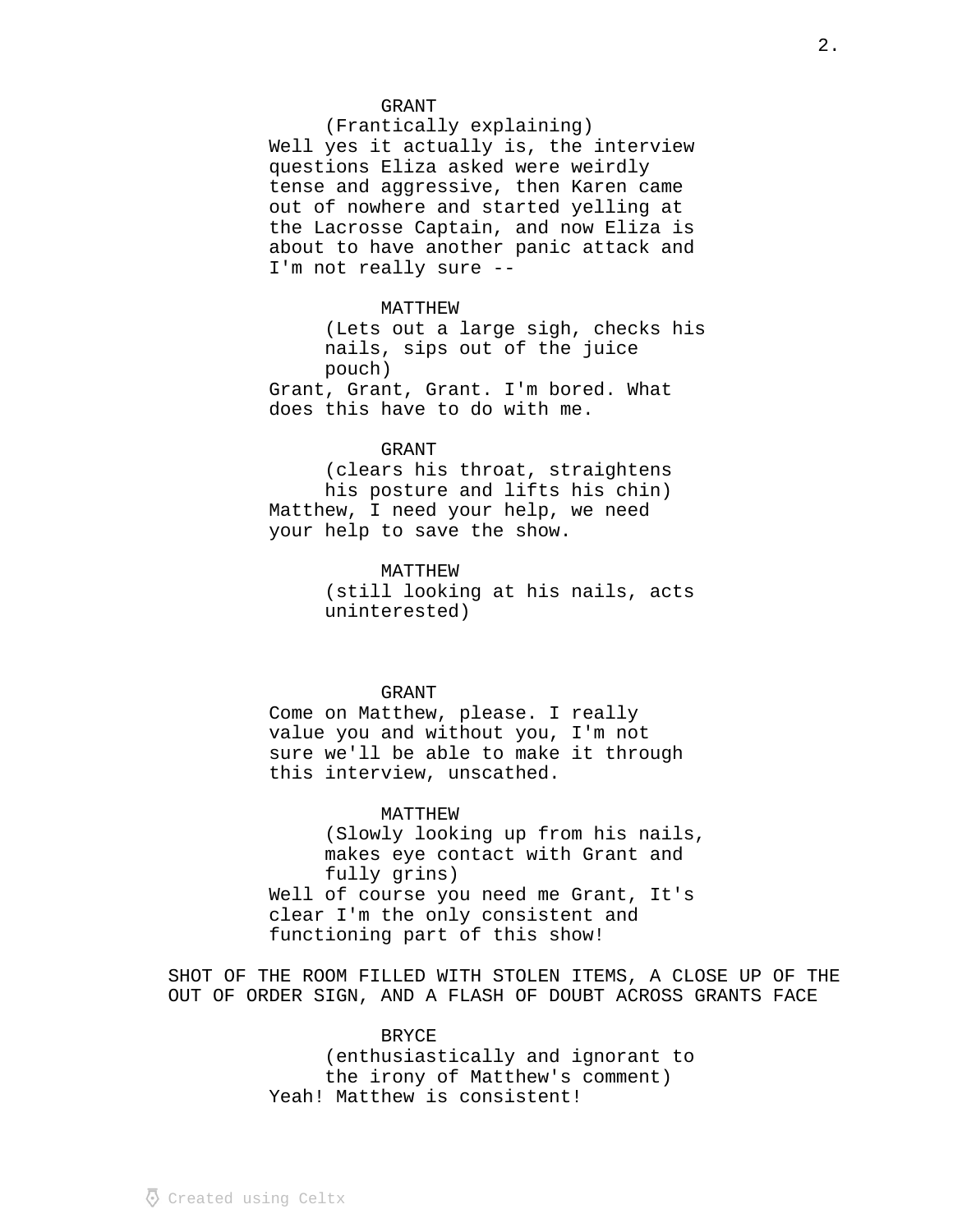MATTHEW Ok that's enough Bryce. Grant, of course I will help. I know everyone needs me.

END SCENE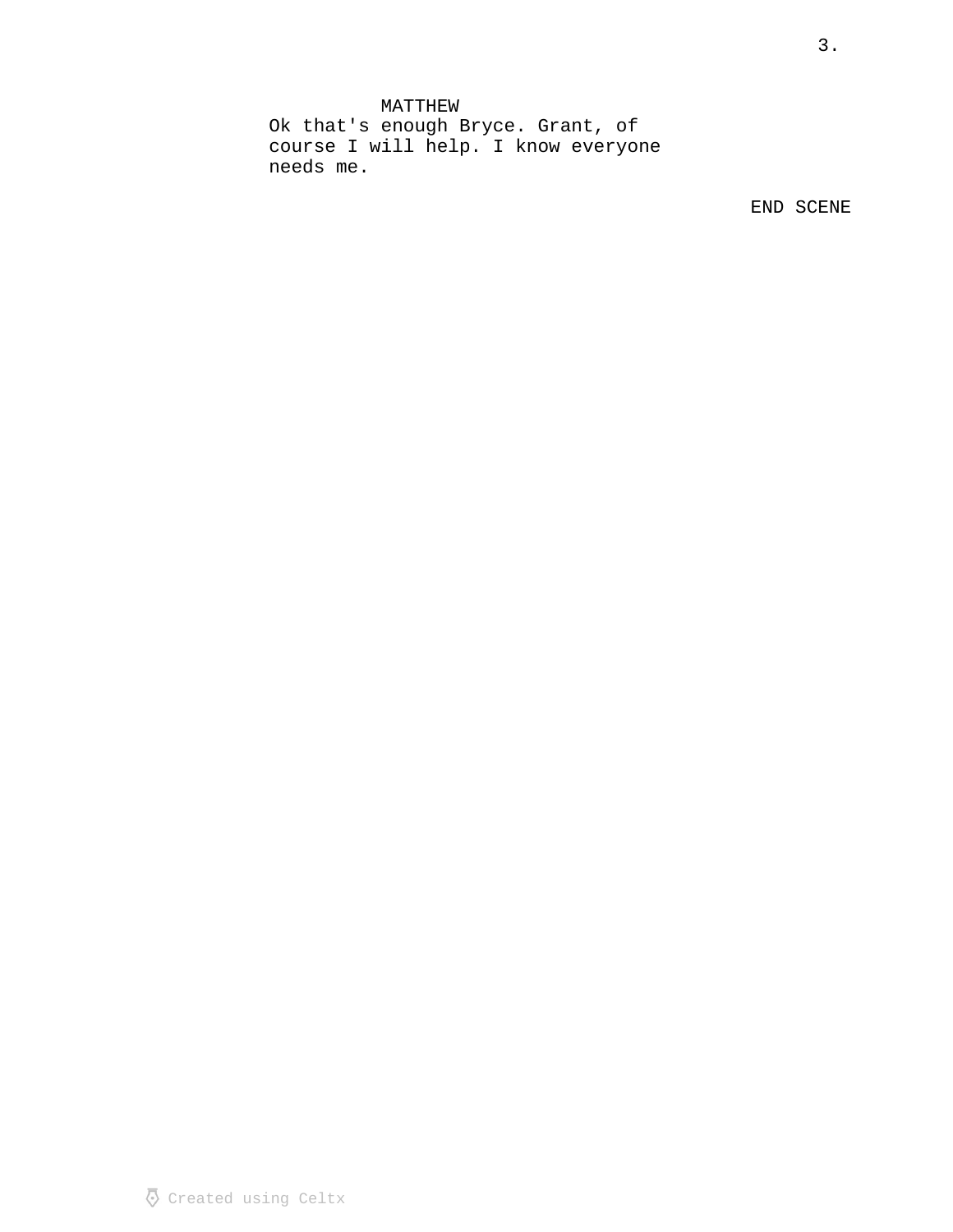# 9. INT. STUDIO - DAY

The studio is quiet and awkward as KAREN and EX-BOYFRIEND have been separated. The CREW stands around awkwardly, not sure what to do next. MATTHEW walks in confidently, ready to save the show.

#### MATTHEW

(Clapping his hands) Alright everyone! Never fear, Matthew is here! Now let's get this show going!

Matthew turns to the crew and begins giving everyone directions.

#### MATTHEW

It's just a minor bump in the road, nothing to worry about! Let's get everything ready to go and we'll start up the interview again. Grant and Lana can you make sure the crew is all set?

Grant and Lana nod and go to talk to the rest of the crew to get things going.

#### MATTHEW

Eliza- why don't you go check up on Karen really quick and then come back before we start shooting?

Eliza nods, giving Matthew a thumbs up and a small smile. She leaves the studio. Matthew walks toward the ex-boyfriend and extends his hand.

### MATTHEW

Hi! My name is Matthew. Thanks so much for coming on our show, I apologize for the little incident earlier.

Ex-boyfriend seems to relax thanks to Matthew's friendly and professional disposition. He smiles and shakes Matthew's hand.

> EX-BOYFRIEND Hey no worries man. Thanks a lot.

MATTHEW Why don't we get this interview started again?